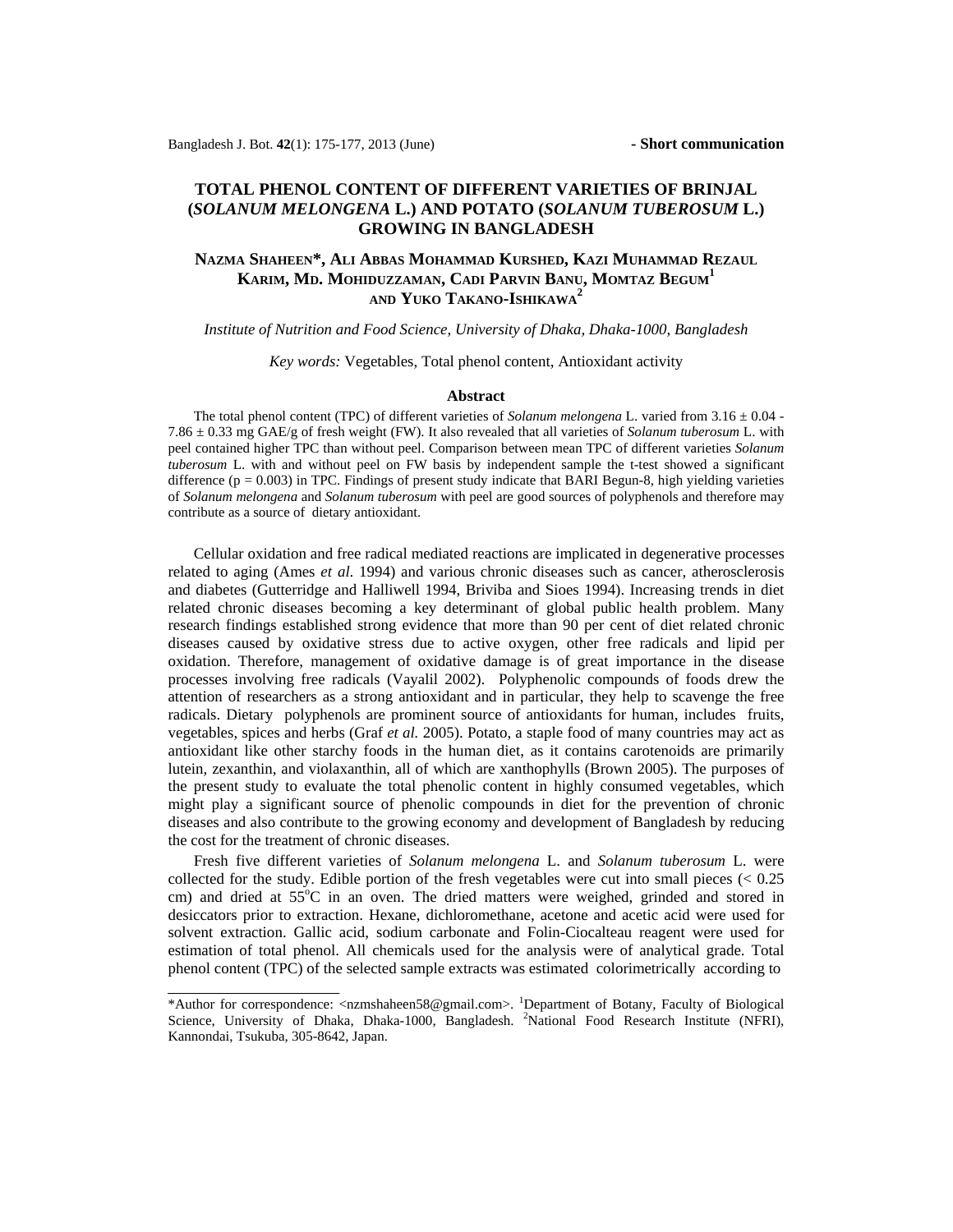the Folin-Ciocalteau method (Singlleton and Rossi 1965). A gallic acid standard curve of varying concentration was constructed by plotting gallic acid concentration on abscissa and absorbance on ordinates for quantification of total polyphenol. The total polyphenol content was expressed as gallic acid equivalent per fresh weight (mg GAE/g FW).

 Potatoes with peel BARI ALU-7 (Diamant) contained the highest (77.8%) and potatoes without peel BARI ALU-8 (Cardinal) contained the highest (83.8%) moisture. The potatoes with peel were found to have a narrow range of TPC, from  $1.0 \pm 0.05$  mg GAE/g for BARI ALU-8 (Cardinal) to  $1.6 \pm 0.04$  mg GAE/g for BARI ALU-24 (Asterix) on fresh weight basis (Table 1). On the other hand, among the potatoes without peel BARI ALU- 26 (Felsina) contained the lowest  $(0.62 \pm 0.05 \text{ mg } \text{GAE/g})$  and BARI ALU-13 (Granola) contained the slightly higher  $(1.0 \pm 0.07$ mg  $GAE/g$ ) TPC. The TPC of white fleshed potatoes was 163 mg  $GAE/100$  g whereas, red and purple fleshed potatoes have 138 mg GAE/100 g (Brown 2005). About 80% of phenolic acids are chlorogenic acid where predominant flavonoids are catechin, epicatechin for white fleshed potatoes and catechin, epicatechin, anthrocyanins are for the Red and purple fleshed potatoes (Pennington 2002). Highest difference in TPC of different varieties of potatoes with and without peel was found in BARI ALU-24 (Asterix) and lowest in BARI ALU-8 (Cardinal). Significantly higher TPC in potato with peel compared to without peel ( $p = 0.003$ ) on fresh weight basis (Table 1), mainly due to high anthocyanin content of the peel (Brown 2005).

| Cultivar variety            | Moisture content | TP content                    | TP content                    |
|-----------------------------|------------------|-------------------------------|-------------------------------|
| $(N = 5)$                   | $(\% )$          | $(mg \text{ GAE/g})$ DW basis | $(mg \text{ GAE/g})$ FW basis |
| <b>BARI ALU-7 (Diamant)</b> | 77.8             | $4.8 \pm 0.05$                | $1.1 \pm 0.01$                |
|                             | (81.9)           | $(4.0 \pm 0.12)$              | $(0.72 \pm 0.02)$             |
| BARI ALU-8 (Cardinal)       | 75.2             | $4.0 + 0.22$                  | $1.0 \pm 0.05$                |
|                             | (83.2)           | $(4.2 \pm 0.06)$              | $(0.71 \pm 0.01)$             |
| BARI ALU-13 (Granola)       | 76.6             | $7.4 + 0.4$                   | $1.48 \pm 0.07$               |
|                             | (80.3)           | $(5.3 \pm 0.38)$              | $(1.0 \pm 0.07)$              |
| BARI ALU-24 (Asterix)       | 74.0             | $6.3 + 0.17$                  | $1.6 \pm 0.04$                |
|                             | (82.4)           | $(4.0 \pm 0.14)$              | $(0.73 \pm 0.02)$             |
| BARI ALU-26 (Felsina)       | 72.3             | $4.7 \pm 0.06$                | $1.3 \pm 0.01$                |
|                             | (80.0)           | $(3.1 \pm 0.18)$              | $(0.62 \pm 0.05)$             |

**Table 1. Total phenol content of different varieties of** *Solanum tuberosum* **with peel. Values in the parenthesis represent without peel.** 

 $(p = 0.003)$ .

 The descending order of *Solanum melongena* according to moisture content are BARI Begun-5 (81.6%) > BARI Begun 1 (80.22%)>, BARI Begun-8 (80.16%)>, WHITE Begun (79.0%)>, BARI Begun-6 (75.04%) (Table 2). TPC of five different varieties of *Solanum melongena* is presented in Table 2. The *Solanum melongena* was found to have varying levels of TPC, ranging from  $3.16 \pm 0.04$  mg GAE/g for BARI Begun-5 to 7.86  $\pm$  0.33 mg GAE/g for BARI Begun-8 on fresh weight basis. According to the most recent study on 12 indigenous commonly consumed vegetables of Bangladesh reported that TPC of *Solanum melongena* was 271 mg GAE/100 g of fresh sample in green variety and 394 mg GAE/100 g in violet one (Sharmin *et al.* 2011). USDA (2007) database also showed that the TPC of brinjal was 930 mg GAE/100 g of fresh sample. A review article explained that environmental factors have major effects on polyphenol content, including soil type, sun exposure, rainfall, greenhouse or field, biological culture, hydroponic culture, fruits yield from tree etc. Exposure to light has a considerable effect on most flavonoids